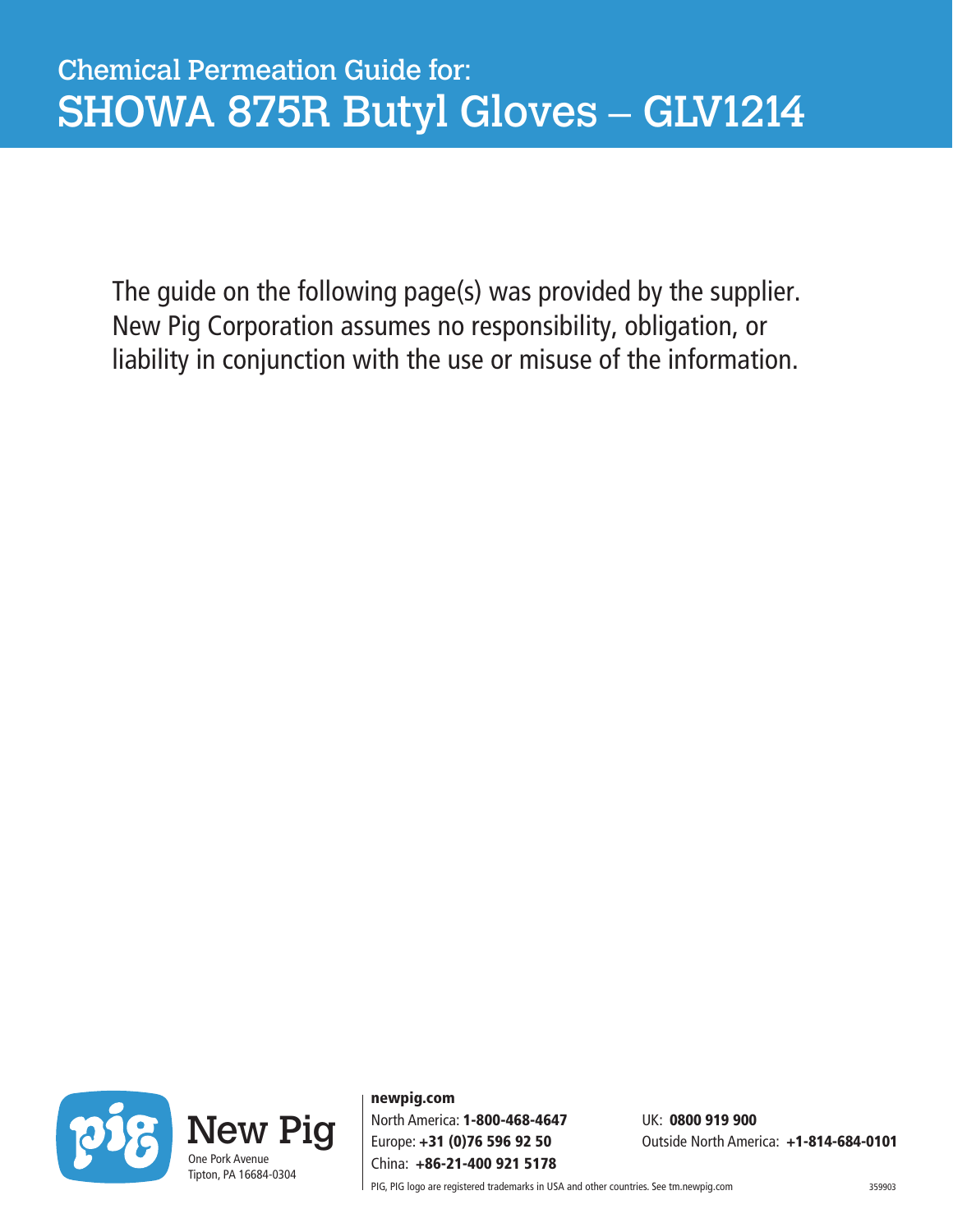

| 875/R                                   |           |           |                   |  |  |  |
|-----------------------------------------|-----------|-----------|-------------------|--|--|--|
| NT= Not Tested                          |           |           |                   |  |  |  |
|                                         |           |           |                   |  |  |  |
|                                         |           |           |                   |  |  |  |
|                                         |           | ASTM F739 | <b>ASTM F1383</b> |  |  |  |
| <b>CHEMICAL</b>                         | CAS#      | BT (Min)  | BT (Min)          |  |  |  |
| <b>ACETONE</b>                          | 67-64-1   | 139       | NT                |  |  |  |
| <b>ACETONITRILE</b>                     | 75-05-8   | >480      | >240              |  |  |  |
| <b>ACETOPHENONE</b>                     | 98-86-2   | >480      | >240              |  |  |  |
| ACRYLAMIDE (50%)                        | 79-06-1   | >480      | >240              |  |  |  |
| <b>ACRYLONITRILE</b>                    | 107-13-1  | >480      | >240              |  |  |  |
| ACT 690 C4X1G SOLVENT STRIPPER          | 8141-43-5 | >480      | >480              |  |  |  |
| ACT 935 UP PHOTORESIST STRIPPER         | 9141-43-5 | >480      | >480              |  |  |  |
| ACT 970 PHOTORESIST STRIPPER            | 9109-83-1 | >480      | >480              |  |  |  |
| ACT XT1100 MIXTURE                      | 9872-50-4 | >480      | >480              |  |  |  |
| AMMONIUM HYDROXIDE (29%)                | 1336-21-6 | >480      | >240              |  |  |  |
| ASHLAND ACT 690 C4X1G SOLVENT STRIPPER  | 8141-43-5 | >480      | >480              |  |  |  |
| ASHLAND ACT 935 UP PHOTORESIST STRIPPER | 9141-43-5 | >480      | >480              |  |  |  |
| ASHLAND ACT 970 PHOTORESIST STRIPPER    | 9109-83-1 | >480      | >480              |  |  |  |
| ASHLAND ACT XT1100 MIXTURE              | 9872-50-4 | >480      | >480              |  |  |  |
| BATTERY ACID (47% H2SO4) (47%)          | 7664-93-9 | >480      | >240              |  |  |  |
| BENZYL ALCOHOL                          | 100-51-6  | >480      | >240              |  |  |  |
| <b>BUTANOL</b>                          | 71-36-3   | >480      | >240              |  |  |  |
| CARBON TETRACHLORIDE                    | 56-23-5   | 18        | NT                |  |  |  |
| CELLOSOLVE ACETATE                      | 110-80-5  | >480      | >240              |  |  |  |
| <b>CHLOROBENZENE</b>                    | 108-90-7  | 20        | <b>NT</b>         |  |  |  |
| CHLOROFORM                              | 67-66-3   | 15        | NT                |  |  |  |
| CYCLOHEXANE                             | 110-82-7  | 13        | NT                |  |  |  |
| CYCLOHEXANOL                            | 108-93-0  | >480      | >240              |  |  |  |
| CYCLOHEXANONE                           | 108-94-1  | >480      | >240              |  |  |  |
| CYCLOHEXYL KETONE                       | 108-94-1  | >480      | >240              |  |  |  |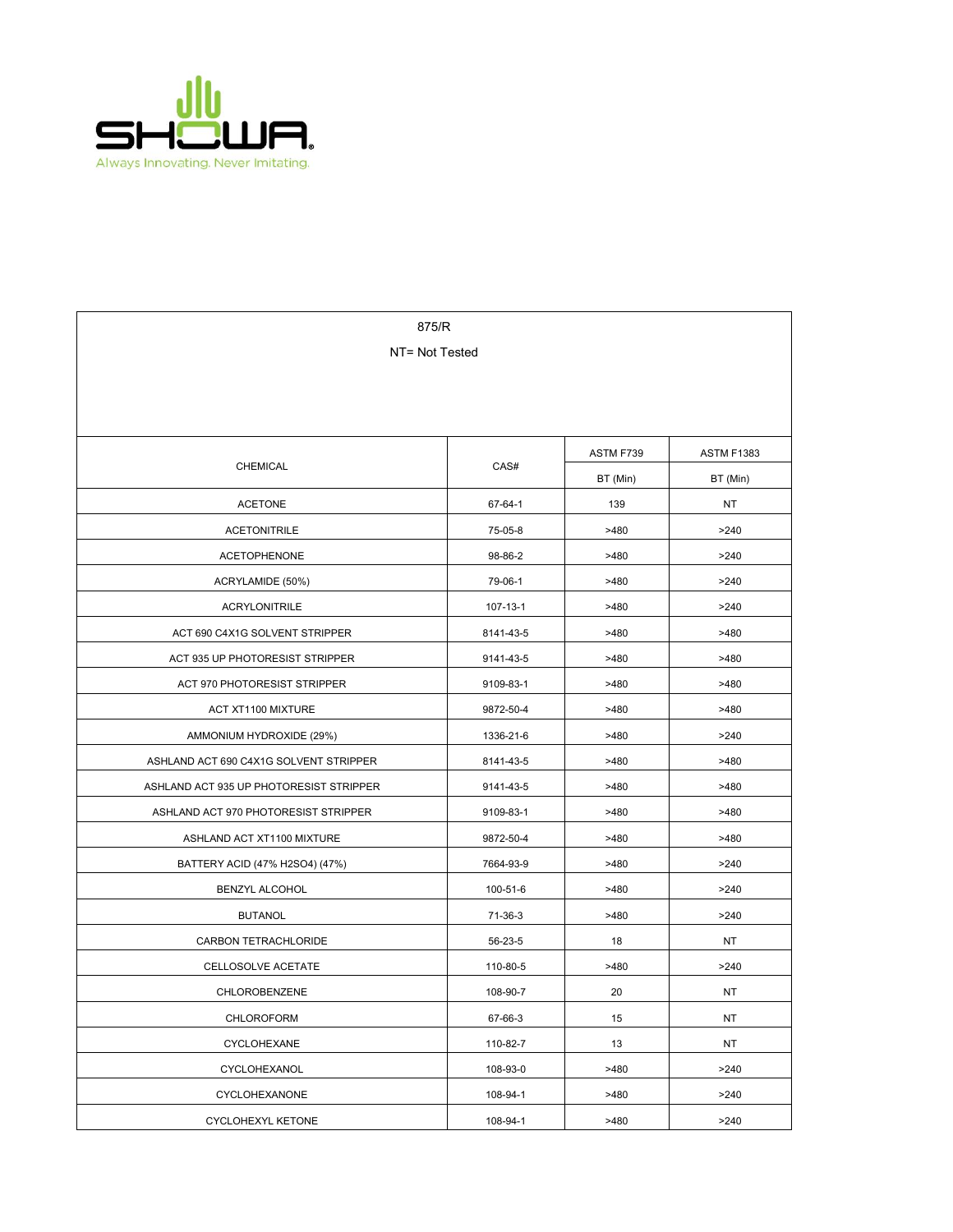

| DICHLOROPENTANE                 | 628-76-2   | 131              | <b>NT</b> |
|---------------------------------|------------|------------------|-----------|
| DIESEL FUEL                     | 77650-28-3 | 84               | NT.       |
| DIETHYLENE GLYCOL               | 111-46-6   | >480             | >240      |
| DI-ISOBUTYL KETONE              | 108-83-8   | 52               | NT        |
| DIMETHYL METHYL PHOSPHONATE     | 756-79-6   | >480             | >480      |
| DIMETHYL-4-HEPTANONE, 2,6-      | 108-83-8   | 52               | NT        |
| DIOXANE 1,4-                    | 123-91-1   | 206              | NT        |
| EPICHLOROHYDRIN                 | 106-89-8   | >480             | >240      |
| <b>ETHANOL</b>                  | 64-17-5    | >480             | >240      |
| ETHYL ACETATE                   | 141-78-6   | 101              | NT        |
| ETHYL ALCOHOL                   | 64-17-5    | >480             | >240      |
| ETHYLENE GLYCOL                 | 107-21-1   | >480             | >240      |
| ETHYLENE GLYCOL MONOETHYL ETHER | 110-80-5   | >480             | >240      |
| GASOLINE (UNLEADED)             | 8006-61-9  | 29               | NT        |
| <b>HEPTANE</b>                  | 142-82-5   | 9                | NT.       |
| <b>HEXALIN</b>                  | 108-93-0   | >480             | >240      |
| <b>HEXANE</b>                   | 110-54-3   | 7                | NT.       |
| HYDROCHLORIC ACID (37%)         | 7647-01-0  | >480             | >240      |
| HYDROFLUORIC ACID (48%)         | 7664-39-3  | >480             | >240      |
| <b>ISO AMYL ALCOHOL</b>         | 123-51-3   | >480             | >240      |
| <b>ISOPENTANOL</b>              | 123-51-3   | >480             | >240      |
| ISOPROPYL ALCOHOL               | 67-63-0    | >480             | >240      |
| <b>METHANOL</b>                 | 67-56-1    | >480             | >240      |
| METHYL ALCOHOL                  | 67-56-1    | >480             | >240      |
| METHYL CYANIDE                  | 75-05-8    | >480             | >240      |
| METHYL ETHYL KETONE             | 78-93-3    | 49               | NT        |
| METHYL PHENYL KETONE            | 98-86-2    | >480             | >240      |
| METHYL SALICYLATE               | 119-36-8   | >480             | >480      |
| METHYLENE CHLORIDE              | 75-09-2    | $\boldsymbol{7}$ | NT.       |
| METHYL-TERT-BUTYL ETHER         | 1634-04-4  | $\overline{7}$   | NT        |
| <b>MINERAL SPIRITS</b>          | 64475-85-0 | 16               | ΝT        |
| MONOCHLOROBENZENE               | 108-90-7   | 20               | NT        |
| MURIATIC ACID (10% HCL) (10%)   | 7647-01-0  | >480             | >240      |
| <b>NAPHTHA</b>                  | 8032-32-4  | 3                | NT        |
| NITRIC ACID (23%)               | 7697-37-2  | >480             | >240      |